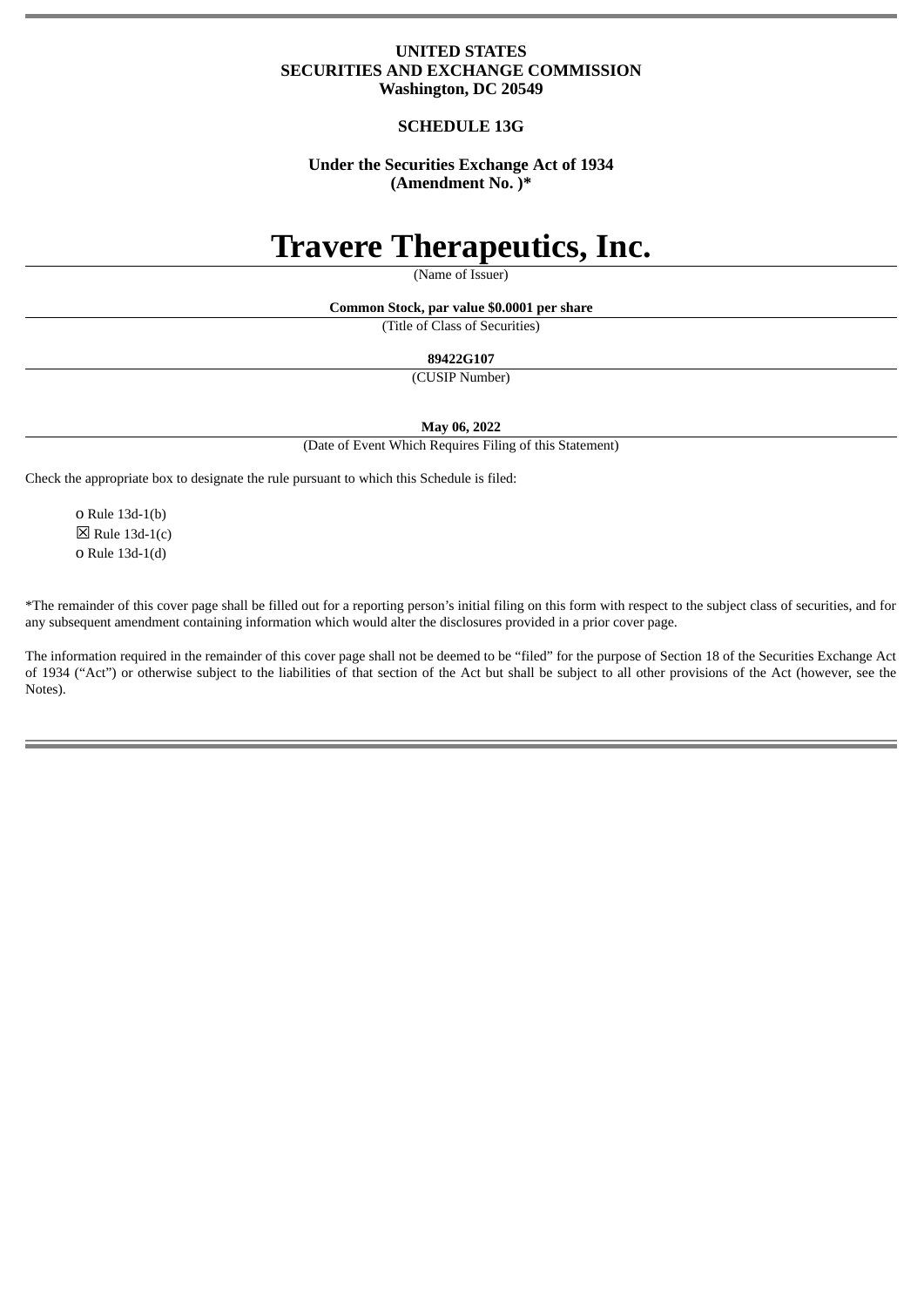| $\mathbf{1}$                                                                                                                                   | NAME OF REPORTING PERSONS                                                       |                |                                            |  |  |  |  |
|------------------------------------------------------------------------------------------------------------------------------------------------|---------------------------------------------------------------------------------|----------------|--------------------------------------------|--|--|--|--|
|                                                                                                                                                | Deep Track Capital, LP                                                          |                |                                            |  |  |  |  |
| $\overline{2}$                                                                                                                                 | CHECK THE APPROPRIATE BOX IF A MEMBER OF A GROUP<br>$(a)$ o<br>(b) x            |                |                                            |  |  |  |  |
| 3                                                                                                                                              | <b>SEC USE ONLY</b>                                                             |                |                                            |  |  |  |  |
| $\overline{4}$                                                                                                                                 | CITIZENSHIP OR PLACE OF ORGANIZATION<br>Delaware                                |                |                                            |  |  |  |  |
| <b>NUMBER OF</b><br><b>SHARES</b><br><b>BENEFICIALLY</b><br><b>OWNED BY</b><br><b>EACH</b><br><b>REPORTING</b><br><b>PERSON</b><br><b>WITH</b> |                                                                                 | 5              | <b>SOLE VOTING POWER</b><br>$\overline{0}$ |  |  |  |  |
|                                                                                                                                                |                                                                                 | 6              | <b>SHARED VOTING POWER</b><br>3,435,200    |  |  |  |  |
|                                                                                                                                                |                                                                                 | $\overline{7}$ | SOLE DISPOSITIVE POWER<br>$\mathbf 0$      |  |  |  |  |
|                                                                                                                                                |                                                                                 | 8              | SHARED DISPOSITIVE POWER<br>3,435,200      |  |  |  |  |
|                                                                                                                                                | AGGREGATE AMOUNT BENEFICIALLY OWNED BY EACH REPORTING PERSON                    |                |                                            |  |  |  |  |
| 9                                                                                                                                              | 3,435,200                                                                       |                |                                            |  |  |  |  |
| 10                                                                                                                                             | CHECK IF THE AGGREGATE AMOUNT IN ROW (9) EXCLUDES CERTAIN SHARES<br>$\mathbf 0$ |                |                                            |  |  |  |  |
| 11                                                                                                                                             | PERCENT OF CLASS REPRESENTED BY AMOUNT IN ROW (9)<br>5.41%                      |                |                                            |  |  |  |  |
| 12                                                                                                                                             | TYPE OF REPORTING PERSON<br>IA, OO                                              |                |                                            |  |  |  |  |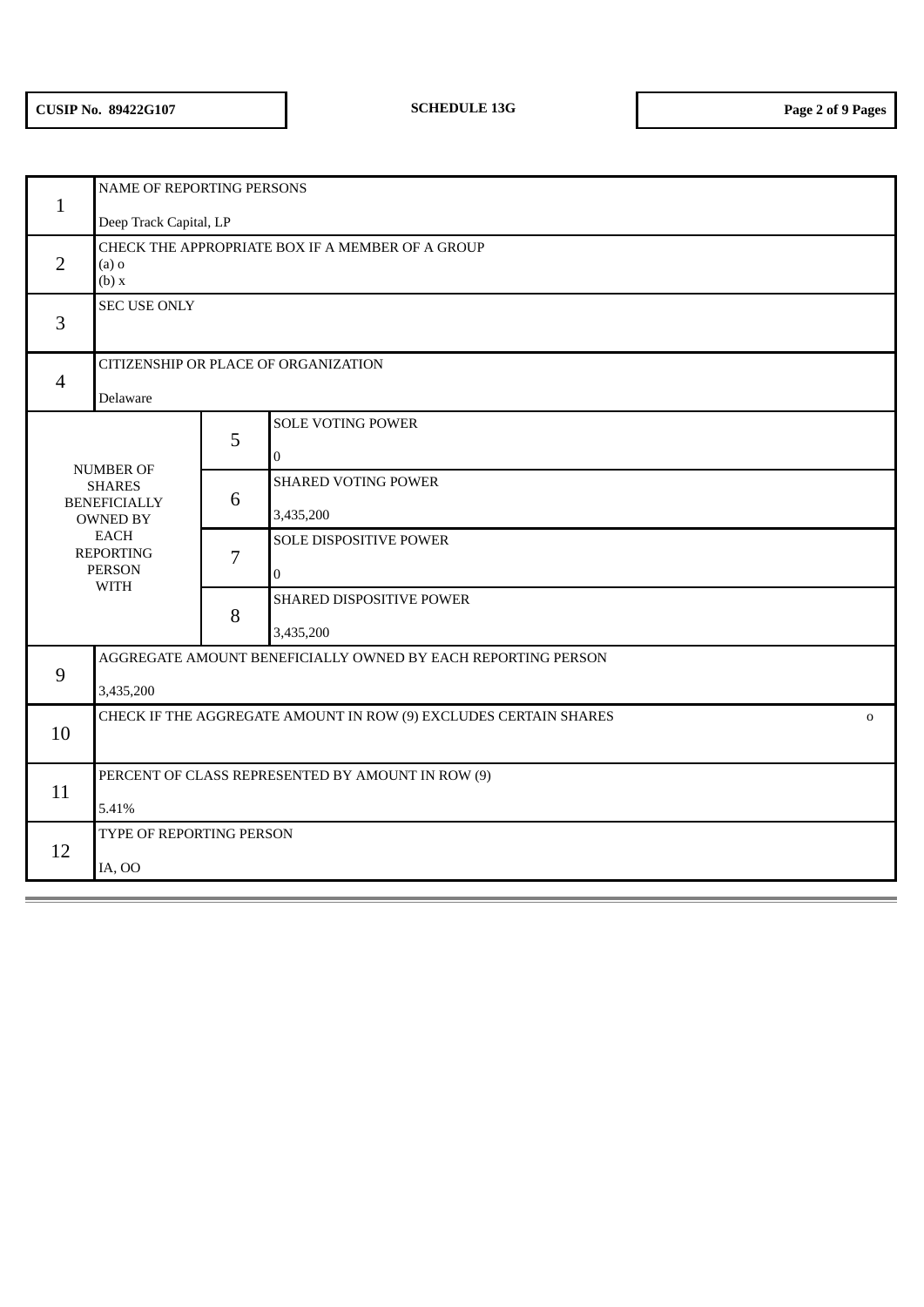| $\mathbf{1}$                                                                                                                                   | NAME OF REPORTING PERSONS                                                       |   |                                         |  |  |  |  |
|------------------------------------------------------------------------------------------------------------------------------------------------|---------------------------------------------------------------------------------|---|-----------------------------------------|--|--|--|--|
|                                                                                                                                                | Deep Track Biotechnology Master Fund, Ltd.                                      |   |                                         |  |  |  |  |
| $\overline{2}$                                                                                                                                 | CHECK THE APPROPRIATE BOX IF A MEMBER OF A GROUP<br>$(a)$ o<br>(b) x            |   |                                         |  |  |  |  |
| 3                                                                                                                                              | <b>SEC USE ONLY</b>                                                             |   |                                         |  |  |  |  |
| $\overline{4}$                                                                                                                                 | CITIZENSHIP OR PLACE OF ORGANIZATION<br>Cayman Islands                          |   |                                         |  |  |  |  |
|                                                                                                                                                |                                                                                 | 5 | SOLE VOTING POWER<br>$\bf{0}$           |  |  |  |  |
| <b>NUMBER OF</b><br><b>SHARES</b><br><b>BENEFICIALLY</b><br><b>OWNED BY</b><br><b>EACH</b><br><b>REPORTING</b><br><b>PERSON</b><br><b>WITH</b> |                                                                                 | 6 | <b>SHARED VOTING POWER</b><br>3,435,200 |  |  |  |  |
|                                                                                                                                                |                                                                                 | 7 | SOLE DISPOSITIVE POWER<br>$\mathbf{0}$  |  |  |  |  |
|                                                                                                                                                |                                                                                 | 8 | SHARED DISPOSITIVE POWER<br>3,435,200   |  |  |  |  |
| 9                                                                                                                                              | AGGREGATE AMOUNT BENEFICIALLY OWNED BY EACH REPORTING PERSON                    |   |                                         |  |  |  |  |
|                                                                                                                                                | 3,435,200                                                                       |   |                                         |  |  |  |  |
| 10                                                                                                                                             | CHECK IF THE AGGREGATE AMOUNT IN ROW (9) EXCLUDES CERTAIN SHARES<br>$\mathbf 0$ |   |                                         |  |  |  |  |
| 11                                                                                                                                             | PERCENT OF CLASS REPRESENTED BY AMOUNT IN ROW (9)<br>5.41%                      |   |                                         |  |  |  |  |
| 12                                                                                                                                             | TYPE OF REPORTING PERSON<br>CO                                                  |   |                                         |  |  |  |  |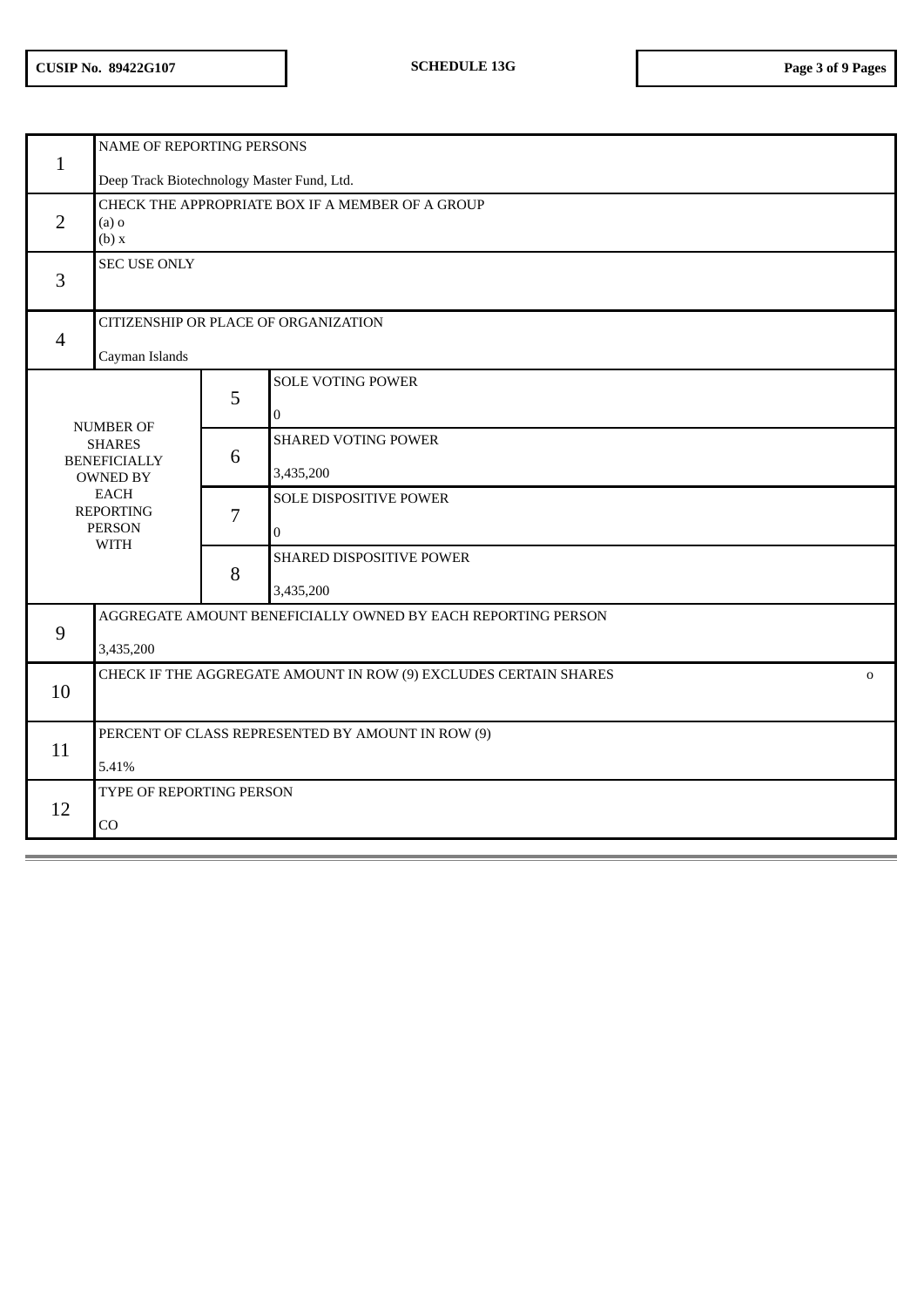| $\mathbf{1}$                                                                                                                                   | NAME OF REPORTING PERSONS<br>David Kroin                                        |                |                                          |  |  |  |
|------------------------------------------------------------------------------------------------------------------------------------------------|---------------------------------------------------------------------------------|----------------|------------------------------------------|--|--|--|
| 2                                                                                                                                              | CHECK THE APPROPRIATE BOX IF A MEMBER OF A GROUP<br>$(a)$ o<br>(b) x            |                |                                          |  |  |  |
| 3                                                                                                                                              | <b>SEC USE ONLY</b>                                                             |                |                                          |  |  |  |
| $\overline{4}$                                                                                                                                 | CITIZENSHIP OR PLACE OF ORGANIZATION<br><b>United States</b>                    |                |                                          |  |  |  |
|                                                                                                                                                |                                                                                 | 5              | <b>SOLE VOTING POWER</b><br>$\mathbf{0}$ |  |  |  |
| <b>NUMBER OF</b><br><b>SHARES</b><br><b>BENEFICIALLY</b><br><b>OWNED BY</b><br><b>EACH</b><br><b>REPORTING</b><br><b>PERSON</b><br><b>WITH</b> |                                                                                 | 6              | <b>SHARED VOTING POWER</b><br>3,435,200  |  |  |  |
|                                                                                                                                                |                                                                                 | $\overline{7}$ | SOLE DISPOSITIVE POWER<br>$\mathbf 0$    |  |  |  |
|                                                                                                                                                |                                                                                 | 8              | SHARED DISPOSITIVE POWER<br>3,435,200    |  |  |  |
|                                                                                                                                                | AGGREGATE AMOUNT BENEFICIALLY OWNED BY EACH REPORTING PERSON                    |                |                                          |  |  |  |
| 9                                                                                                                                              | 3,435,200                                                                       |                |                                          |  |  |  |
| 10                                                                                                                                             | CHECK IF THE AGGREGATE AMOUNT IN ROW (9) EXCLUDES CERTAIN SHARES<br>$\mathbf 0$ |                |                                          |  |  |  |
| 11                                                                                                                                             | PERCENT OF CLASS REPRESENTED BY AMOUNT IN ROW (9)<br>5.41%                      |                |                                          |  |  |  |
| 12                                                                                                                                             | TYPE OF REPORTING PERSON<br>IN, HC                                              |                |                                          |  |  |  |
|                                                                                                                                                |                                                                                 |                |                                          |  |  |  |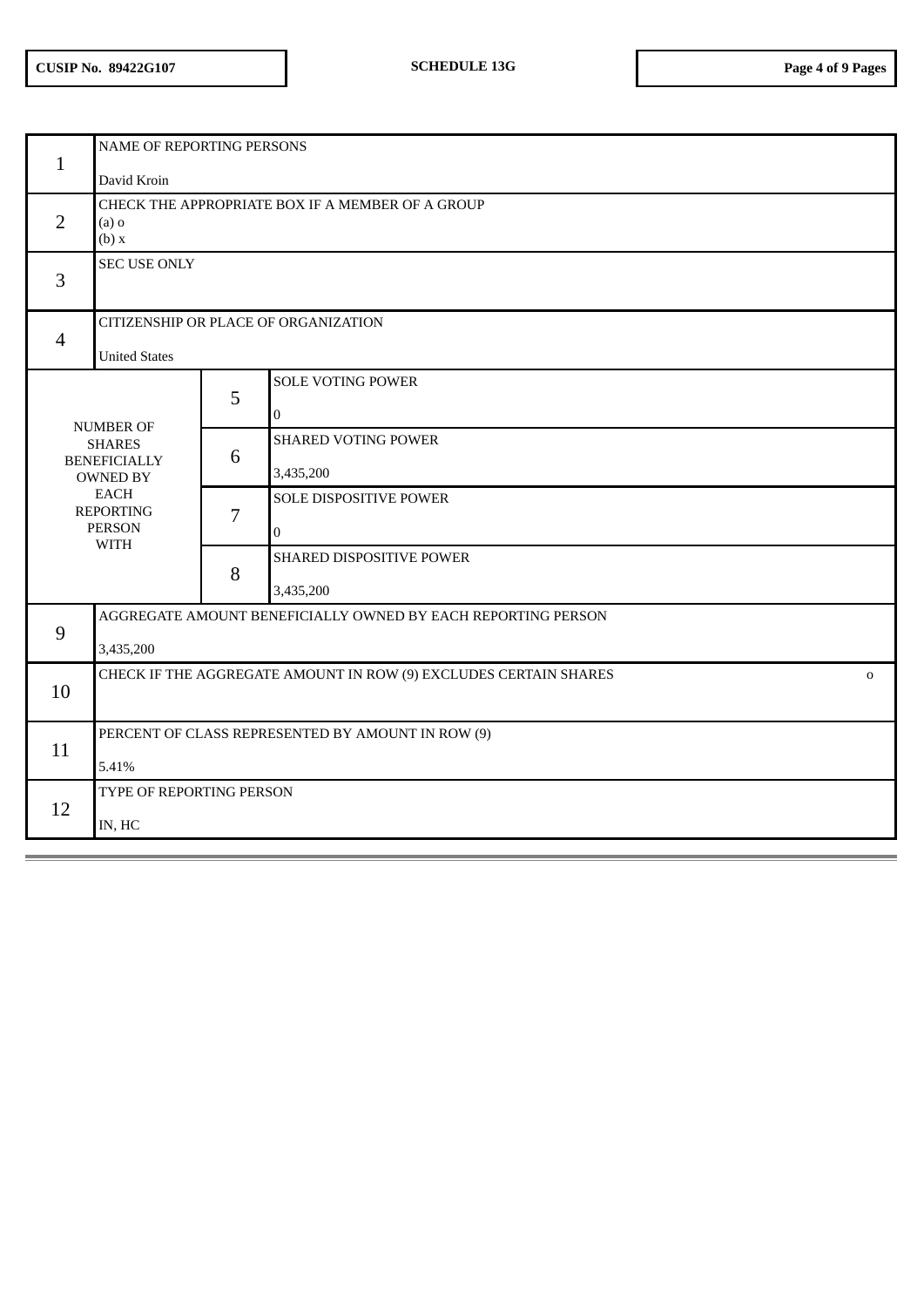#### **Item 1. (a) Name of Issuer**

Travere Therapeutics, Inc.

#### **Item 1. (b) Address of Issuer's Principal Executive Offices**

3611 Valley Centre Drive, Suite 300

San Diego, CA 92130

# **Item 2. (a) Names of Persons Filing:**

(i) Deep Track Capital, LP (ii) Deep Track Biotechnology Master Fund, Ltd. (iii) David Kroin

### **Item 2. ( b) Address of Principal Business Office:**

(i) 200 Greenwich Ave, 3rd Floor, Greenwich, CT 06830 (ii) c/o Walkers Corporate Limited, 190 Elgin Ave, George Town, KY1-9001, Cayman Islands (iii) c/o Deep Track Capital, LP, 200 Greenwich Ave, 3rd Floor, Greenwich, CT 06830

#### **Item 2. (c) Citizenship:**

(i) Delaware (ii) Cayman Islands (iii) United States

#### **Item 2. (d) Title of Class of Securities**

Common Stock, par value \$0.0001 per share (the "Common Stock")

#### **Item 2. (e) CUSIP No.:**

89422G107

**CUSIP No. 89422G107 SCHEDULE 13G Page 6 of 9 Pages**

#### Item 3. If this statement is filed pursuant to §§240.13d-1(b) or 240.13d-2(b) or (c), check whether the person filing is a:

(a)  $\Box$  Broker or dealer registered under section 15 of the Act (15 U.S.C. 780);

- (b)  $\Box$  Bank as defined in section 3(a)(6) of the Act (15 U.S.C. 78c);
- (c)  $\Box$  Insurance company as defined in section 3(a)(19) of the Act (15 U.S.C. 78c);
- (d)  $\Box$  Investment company registered under section 8 of the Investment Company Act of 1940 (15 U.S.C. 80a-8);
- (e) o An investment adviser in accordance with  $\S 240.13d-1(b)(1)(ii)(E)$ ;
- (f)  $\Box$  An employee benefit plan or endowment fund in accordance with §240.13d-1(b)(1)(ii)(F);
- (g)  $\Box$  A parent holding company or control person in accordance with §240.13d-1(b)(1)(ii)(G);
- (h)  $\Box$  A savings associations as defined in Section 3(b) of the Federal Deposit Insurance Act (12 U.S.C. 1813);
- (i)  $\Box$  A church plan that is excluded from the definition of an investment company under section 3(c)(14) of the Investment Company Act of 1940 (15 U.S.C. 80a-3);
- (j)  $\Box$  A non-U.S. institution in accordance with §240.13d-1(b)(1)(ii)(J);
- (k)  $\Box$  A group, in accordance with §240.13d-1(b)(1)(ii)(K). If filing as a non-U.S. institution in accordance with §240.13d-1(b)(1)(ii)(J), please specify the type of institution:

**CUSIP No. 89422G107 SCHEDULE 13G Page 7 of 9 Pages**

#### **Item 4. Ownership**

Information with respect to the Reporting Persons' ownership of the Common Stock as of May 16, 2022, is incorporated by reference to items (5) - (9) and (11) of the cover page of the respective Reporting Person.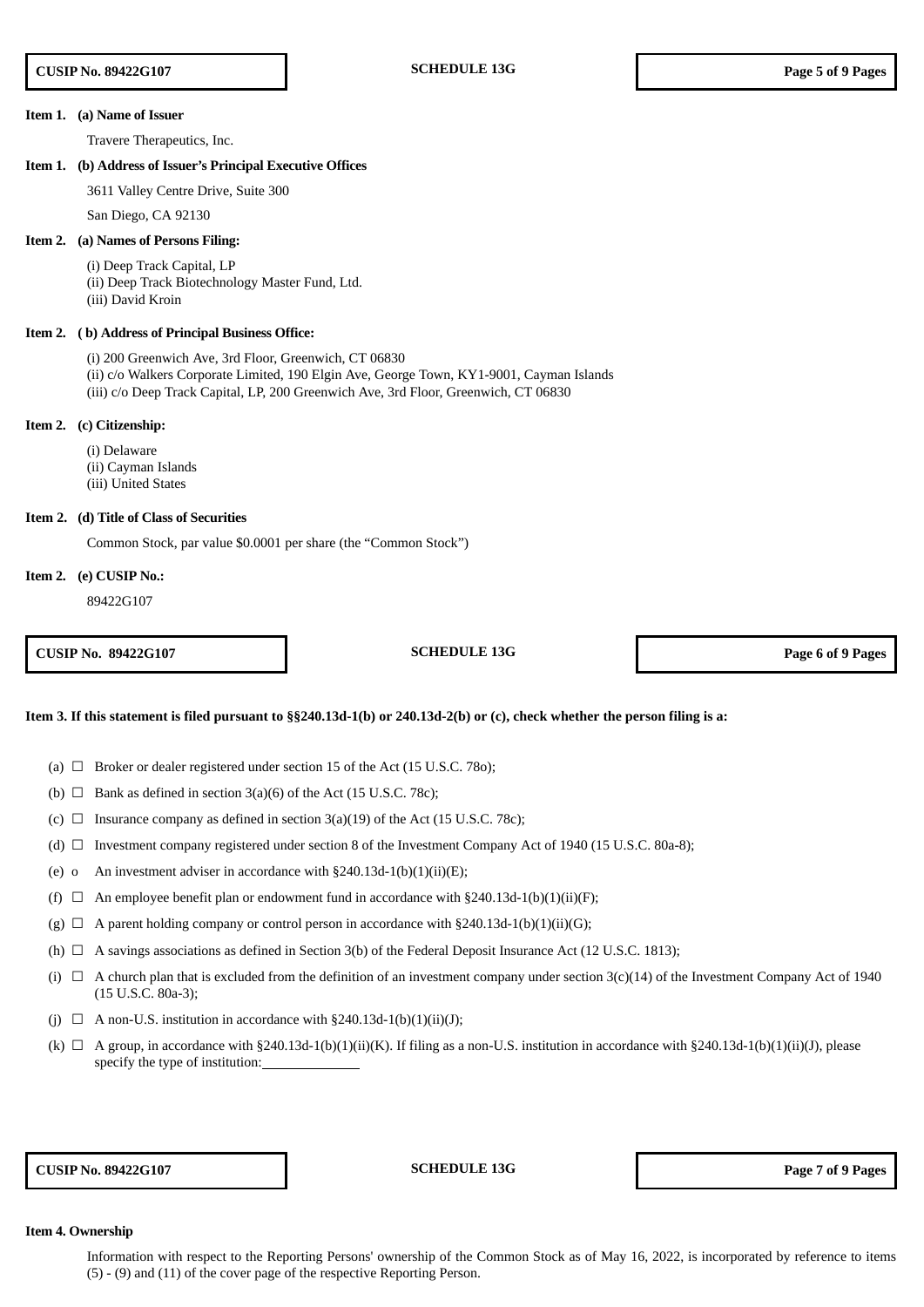The amount beneficially owned by each Reporting Person is determined based on 63,514,152 Common Stock outstanding.

# **Item 5. Ownership of Five Percent or Less of a Class**

If this statement is being filed to report the fact that as of the date hereof the reporting person has ceased to be the beneficial owner of more than five percent of the class of securities, check the following [ ].

# **Item 6. Ownership of More Than Five Percent on Behalf of Another Person**

Not Applicable.

Item 7. Identification and Classification of the Subsidiary which Acquired the Security Being Reported on by the Parent Holding Company or Control **Person**

Deep Track Capital, LP is the relevant entity for which David Kroin may be considered a control person.

# **Item 8. Identification and Classification of Members of the Group**

Not Applicable.

# **Item 9. Notice of Dissolution of Group**

Not Applicable.

## **Item 10. Certification**

By signing below I certify that, to the best of my knowledge and belief, the securities referred to above were not acquired and are not held for the purpose of or with the effect of changing or influencing the control of the issuer of the securities and were not acquired and are not held in connection with or as a participant in any transaction having that purpose or effect.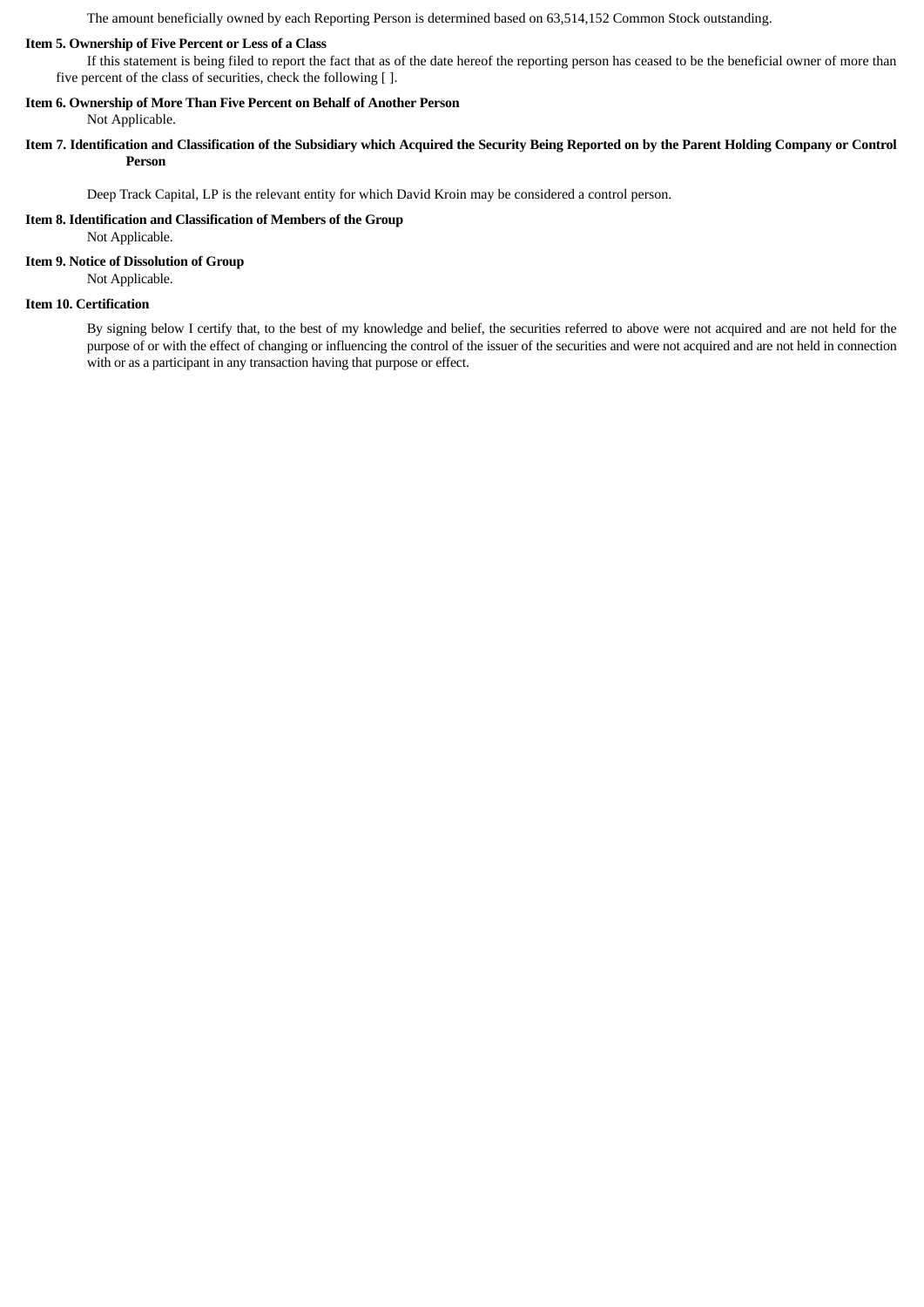# **SIGNATURE**

After reasonable inquiry and to the best of my knowledge and belief, I certify that the information set forth in this statement is true, complete and correct.

Dated: May 16, 2022

# **Deep Track Capital, LP**

By: */s/ David Kroin* David Kroin, Managing Member of the General Partner of the Investment Adviser

# **Deep Track Biotechnology Master Fund, Ltd.**

By: */s/ David Kroin* David Kroin, Director

# **David Kroin**

By: */s/ David Kroin* David Kroin